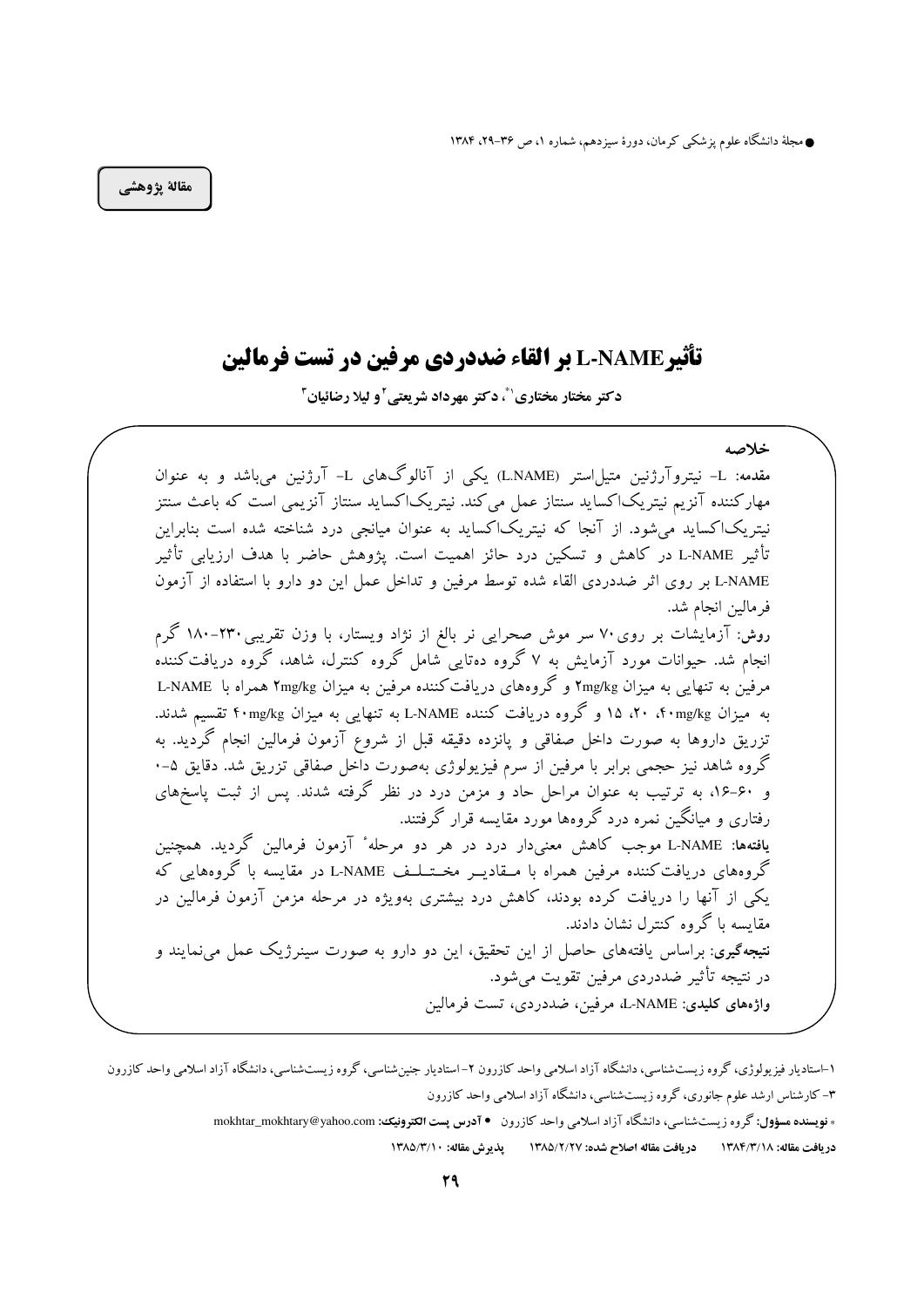به درد و تداخل عمل آن با مرفین است (٢١). به همین منظور امروزه برای تشخیص بعضی از عملکردهای .<br>فیزیولوژیکی نیتریک اکساید از مهارکنندههای بیوسنتز نيتريک اکسايد، يعني L-NAME استفاده مي شود (١٢). مطالعات نشان میدهد التهاب های فرضی که در پاسخ به فرمالین بوجود میآید به دنبال تولید نیتریک\کساید آیجاد می شود و در گیرندههای دلتا و کاپای اوپیوئیدی تغییر ایجاد می کند. این عمل بعد از التهابهای مزمن نیز دیده مي شود (٢٢). با توجه به اينكه تجويز مرفين با وابستگي و تحمل نسبت به این دارو همراه است بنابراین تجویز داروهایی که استفاده از آنها همراه با مرفین اثر ضددردی آن را تقویت کند و نیز میزان مصرف را کاهش دهد بسیار حائز اهمیت است. همچنین مطالعات انجام شده قبلی نشان داده است L-NAME اثر ضددردی القاء شده توسط مرفین را در تست Tail-flick افزایش میدهد ولی در تست Hotplate این افزایش ضددردی مشاهده نمی شود. بنابراین با توجه به اختلاف نظرهایی که در مورد تأثیر نیتریکاکساید بر روی اثر ضددردی مرفین وجود دارد، تحقیق حاضر با هدف بررسی تأثیر مقادیر مختلف L-NAME همراه با مرفین و همچنین تأثیر L-NAME و مرفین به تنهایی بر دردهای ایجادشده در آزمون فرمالین صورت گرفت.

روش بررسی

در این مطالعه آزمایشگاهی و تجربی تعداد ۷۰ سر موش صحرایی نر بالغ از نژاد Wistar در محدوده وزنی ۲۳۰–۱۸۰ گرم مورد استفاده قرار گرفت. حیوانات در قفسهای استاندارد و در شرایط آزمایشگاهی ۱۲ ساعت روشنایی و ۱۲ ساعت تاریکی با دمای۲۰ تا ۲۵ درجه سانتی گراد و دسترسی آزادانه به آب و غذای کافی نگهداری می شدند. کلیه آزمایشها در ساعات مشخصی از روز صورت گرفت. به منظور بررسی اثر مرفین همراه با L-NAME بر آستانه درد ناشی از فرمالین، حیوانات به ۷ گروه دهتایی تقسیم شدند. حیوانات گروه اول (کنترل) فقط فرمالین دریافت کردند. حیوانات گروه دوم (گروه شاهد)، حجمی معادل با مرفین از سرم فیزیولوژی به صورت داخل صفاقی دریافت کردند. حیوانات گروه سوم، مرفين به تنهايي به ميزان Ymg/kg به صورت داخل صفاقي

مقدمه

درد از جمله تجاربی است که هر انسانی در طول عمر خود با آن مواجه می شود. درد از یک طرف هشداری برای آگاهی از آسیب بافتی است و از طرف دیگر احساس ناخوشایندی است که همواره روح و جسم انسان را مورد حمله قرار مي دهد (٩).

بیماری، التهاب و آسیب به سیستم عصبی مرکزی و محیطی موجب تغییرات بارز در مسیرهای درد مانند افزایش تحریک پذیری، تغییر در تنظیم بیان ژن و مولکولهای جدید نظیر نوروترانسمیترها، آنزیمها و گیرندهها میگردد. ابتلا به بعضی دردها در دراز مدت اثرات نامطلوب روحی و روانی بر فرد تحمیل می کند. به همین دلیل بشر همیشه به دنبال یافتن راهحلی برای از بین بردن و یا کاهش درد بوده است و تاکنون تلاشهای مؤثر زیادی در زمینه شناخت مکانیسمهای درد و درمان انواع آن صورت گرفته است (۵).

شواهد زیادی مبنی بر دخالت سیستمهای نوروشیمیایی مانند سیستم اوییوئیدی در کنترل درد وجود دارند (۱۳). داروهای اویپوئیدی بهویژه مرفین کارآیی بالایی در تسکین درد حاد و مزمن دارند، ولی به دلیل ایجاد تحمّل و اعتياد يس از مصرف طولاني مدت يا مكرر، مصرف آنها در تسکین دردهای مزمن محدود شده است (۷،۲۰). داروهایی از قبیل L- نیتروآرژنین متیل|ستر (L-NAME) در صورت استفاده همزمان با مرفین، اثر ضددردی و تحمّل ايجاد شده توسط مرفين را تحت تأثير قرار مى دهند (٢). گیرندههای N ــ متیل ـD ــ آسیارتات در انتقال درد ناشی از تحریکات دردناک که در طناب نخاعی بهوجود می آید و نیز افزایش قابلیت تحریک نخاعی که در شرایط درد مزمن اتفاق می|فتد، نقش دارند. با فعال شدن این گیرندهها کلسیم وارد سلولهای عصبی شده و سپس مجموعهای از رویدادهای وابسته به کلسیم فعال میشوند(۸). از جمله این رویدادها، فعال شدن نیتریک اکسایدسنتاز و تولید نیتریک اكسايد است (١۵).

نیتریکاکساید یک نوروترانسمیتر شناخته شده است که نقش مهمی در اعمال حیاتی پستانداران ایفا می کند، ولی نقش آن در کنترل درد و تبدیل اثرات ضد دردی اوييوئيدها متفاوت گزارش شده است (١۶). ساير مطالعات نشان دهنده نقش نیتریک|کساید در ایجاد حساسیت نسبت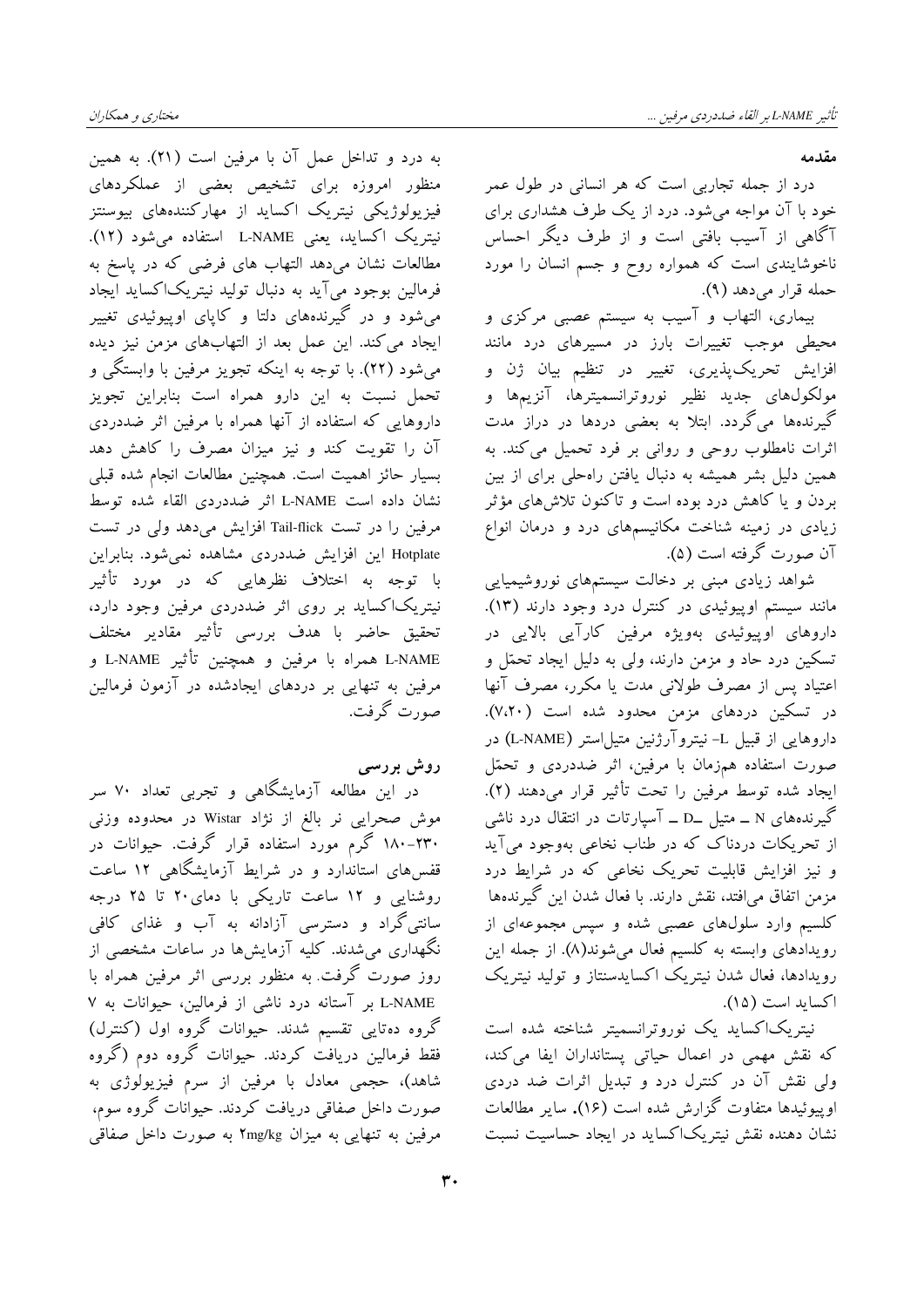عدد ۳، برای زمانی که حیوان پنجه دردناک را می لیسید یا به شدت تکان میداد. تعداد این دادههای کمی به صورت ۱۲ بلوک ۵ دقیقهای شمارش و بر اساس فرمول نمره درد (Pain score) در هر مقطع زمانی ثبت شد. ثبت دادهها تا ۶۰ دقیقه پس از تزریق فرمالین ادامه یافت. میانگین نمره درد در هر بلوک طبق فرمول زیر محاسبه شد (۸،۲۰): Pain score=  $\frac{0T_0 + 1T_1 + 2T_2 + 3T_3}{300SEC}$ ۱۵ میانگین نمره درد  $T_0$  و  $T_1$  و  $T_2$  و  $T_3$  تعداد ۱۵ .<br>ثانیههایی است که حیوان در یک دوره ۵ دقیقهای به ترتیب رفتارهای ۱،۰، ۲، ۳ را نشان داد. در کلیه گروهها (۵-۰) دقیقه به عنوان مرحله حاد و زمان (۶۰-۱۶) دقیقه

به عنوان مرحله مزمن در نظر گرفته شد. تجزیه و تحلیل آماری نتایج بین گروههای شاهد و تجربی با استفاده از تست Kroscal vallis انجام شد و برای بررسی اختلاف معنی،دار بین گروهها از آزمون Tukey استفاده گر دید. معیار معنی دار بودن P≤۰/۰۵ در نظر گرفته شد.

نتايج

آنالیز آماری نتایج نشان میٖدهد که L-NAME به تنهایی و در همه مقادیر مورد استفاده همراه با مرفین باعث کاهش معنیدار نمره درد در هر دو مرحله حاد و مزمن آزمون فرمالین نسبت به گروه کنترل و شاهد میشود (P≤·/·۵). امّا تزریق L-NAME همراه با مرفین دارای اثرات بی،دردی موضعی بیشتری نسبت به زمانی است که L-NAME به تنهایی تزریق شود، دارد (جدول ۱ و نمودار ۱).

دریافت کردند. به حیوانات گروههای چهارم، پنجم، ششم L-NAME به ترتیب با مقادیر ۱۵، ۲۰ و ۴۰ میلیگرم بر کیلوگرم و ۱۵ دقیقه بعد ۲mg/kg مرفین به صورت داخل صفاقی تزریق شد. در گروه هفتم فقطE-NAME به میزان f۰mg/kg به تنهایی تزریق شد که بهترین یاسخ را در گروههای قبل نشان داده بود. تزریق L-NAME مرفین و سرم فيزيولوژي ١٥ دقيقه قبل از تزريق فرمالين ٢/٥٪ يعني شروع تست فرمالین انجام شد. تزریق و ثبت پاسخهای رفتاری حیوان به صورت دوسویه کور (Double blind) انجام گرفت. به منظور آشنایی حیوان با محیط آزمایش و رفع استرس سه روز قبل از آزمایش و همچنین قبل از هر آزمایش آنها هر بار به مدت نیم ساعت، در محفظه شیشهای قرار گرفتند. ده دقیقه بعد از تزریق داروها یا سرم فیزیولوژی ۵۰ میکرولیتر محلول آبی فرمالین ۲/۵٪ به کف یای راست حیوان تزریق گردید و بلافاصله در محفظه آزمایش، از جنس پلکسی گلاس با ابعاد ۲۹×۲۹×۳۰ قرار می گرفتند. پاسخ رفتاری درد به کمک آینهای که با زاویه ۴۵ درجه نسبتٌ به سطح افق در زیر محفظه تعبیه شده بود، مشاهده و هر ۱۵ ثانیه یک بار پاسخ حرکتبی درد به صورت اعداد ۰، ۱، ۲، ۳، (مطابق روش Dennis, Dubuisson) به شرح زیر ثبت میگردید (۱۹):

۔<br>عدد صفر، در مواردی که حیوان هنگام راه رفتن تعادل کامل داشت و وزنش روی هر دو پا توزیع شده بود.

عدد ۱، برای هنگامی که حیوان وزن بدن خود را روی یای تزریق شده، تحمل نمی کرد و یا در موقع راه رفتن مشكل داشت.

عدد ۲، برای وقتی که حیوان پنجه دردناک را بلند می کرد و هیچ گونه تماسی با کف محفظه نداشت.

| مرحله مزمن                                             | مر حله حاد                                           | مراحل ازمون                                   |
|--------------------------------------------------------|------------------------------------------------------|-----------------------------------------------|
| $X \pm SD$                                             | $\overline{X}$ ± SD                                  | گر وه                                         |
| $\cdot$ /17 $\pm$ $\cdot$ / $\cdot$ $\cdot$ $\cdot$    | $\cdot$ / $\wedge$ $\pm$ $\cdot$ / $\cdot$ $\cdot$ ۳ | كنتر ل                                        |
| $\cdot$ /11 $\pm$ $\cdot$ / $\cdot$ $\cdot$ $\cdot$    | $\cdot$ /\V $\pm$ $\cdot$ / $\cdot$ . $\tau$         | شاهد                                          |
| $\cdot$ / $\cdot$ 9 $\pm$ $\cdot$ / $\cdot$ $\cdot$ V* | $\cdot$ /1F $\pm$ $\cdot$ / $\cdot$ . F*             | L-NAME $(\xi \cdot mg/kg)$                    |
| $\cdot$ / $\cdot$ V $\pm$ $\cdot$ / $\cdot$ $\cdot$ Y* | $\cdot$ /\\rthttps:// $\cdot$ rt $\cdot$             | L-NAME $(\text{0 mg/kg}) +$ مرفين + (10mg/kg) |
| $\cdot$ / $\Delta$ $\pm$ $\cdot$ / $\cdot$ $\cdot$ \*  | $\cdot$ /17 $\pm$ $\cdot$ / $\cdot$ . F*             | (۲mg/kg)مرفين + (۲۰mg/kg)H-NAME               |
| $\cdot$ / $\cdot$ ۳ $\pm$ $\cdot$ / $\cdot$ $\cdot$ ۲* | $\cdot$ /11 $\pm$ $\cdot$ / $\cdot$ $\Delta$ *       | (۲mg/kg)مرفين + (L-NAME (٤٠mg/kg)             |

جدول ۱: *مقایسه میانگین ن*مره درد در گروههای مورد آزمایش

علامت ٭ نشاندهنده اختلاف معنىدار با گروه كنترل و شاهد است (۰،۵٪-P).

 $n=1$ 

 $*(P \leq \cdot / \cdot \circ)$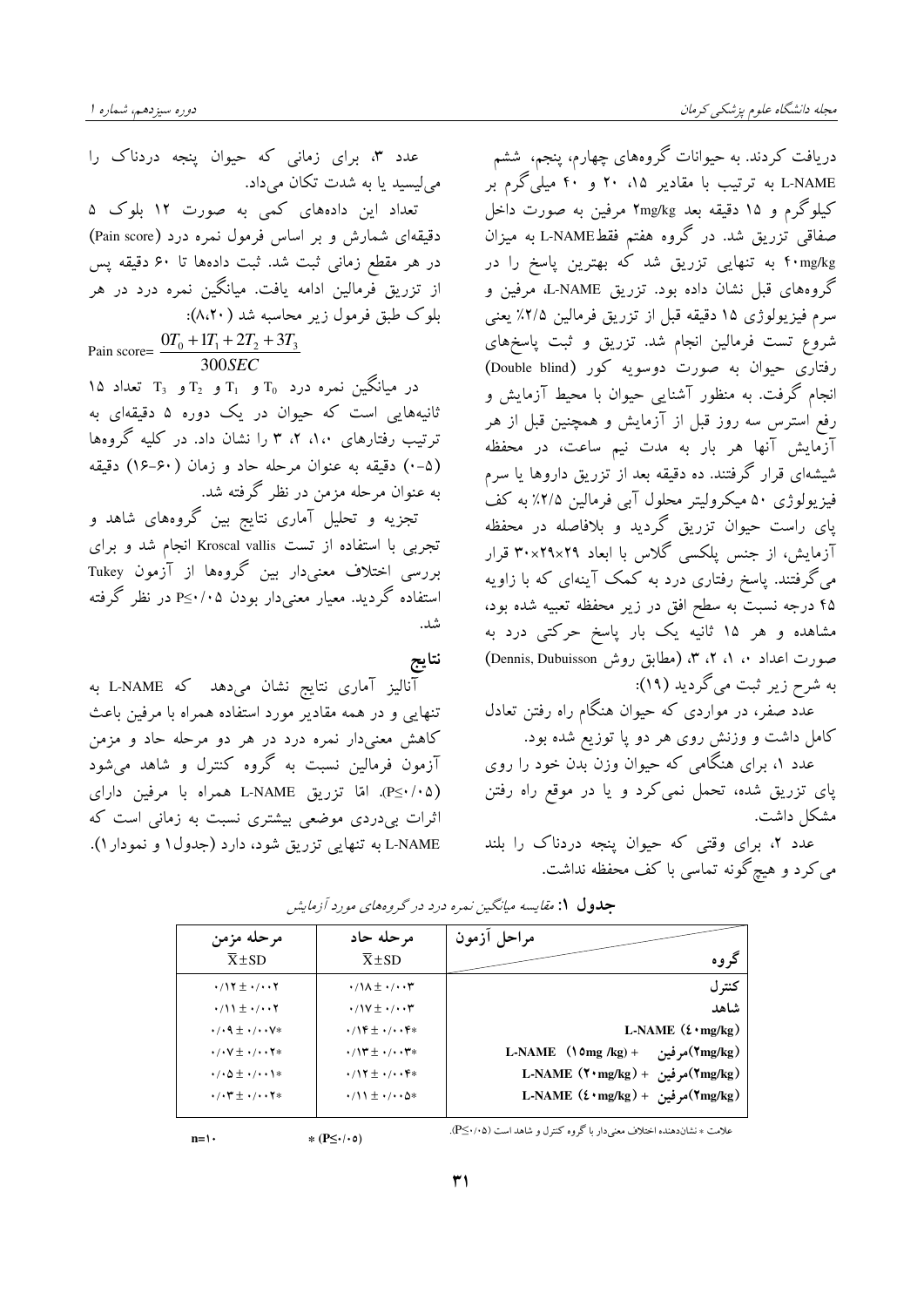| مراحل ازمون                                   | مرحله حاد                                                           | مرحله مزمن                                                        |  |  |
|-----------------------------------------------|---------------------------------------------------------------------|-------------------------------------------------------------------|--|--|
| گروه                                          | $\overline{X}$ ±SD                                                  | $\overline{X}$ ± SD                                               |  |  |
| كنتر ل                                        | $\cdot$ /\ $\lambda$ $\pm$ $\cdot$ / $\cdot$ $\cdot$ ۳              | $\cdot$ /17 $\pm$ $\cdot$ / $\cdot$ $\cdot$ $\cdot$               |  |  |
| شاهد                                          | $\cdot$ /\V $\pm$ $\cdot$ / $\cdot$ . $\tau$                        | $\cdot$ /11 $\pm$ $\cdot$ / $\cdot$ $\cdot$ $\cdot$               |  |  |
| (Tmg/kg) مرفين                                | $\cdot$ /10 $\pm$ $\cdot$ / $\cdot$ $\cdot$ $\cdot$ $\cdot$ $\cdot$ | $\cdot/1 \pm \cdot/ \cdot \cdot 1$ *                              |  |  |
| L-NAME $(\text{0 mg/kg}) +$<br>(Tmg/kg)مر فين | $\cdot$ /\\rthereform $\cdot$ / $\cdot$ . $\cdot$ $\cdot$ $\cdot$   | $\cdot$ / $\cdot$ V $\pm$ $\cdot$ / $\cdot$ $\cdot$ Y*            |  |  |
| (۲mg/kg)مرفين + (۲۰mg/kg)H-NAME               | $\cdot$ /17 $\pm$ $\cdot$ / $\cdot$ $\cdot$ F*                      | $\cdot$ / $\circ$ $\pm$ $\cdot$ / $\cdot$ $\cdot$ $\cdot$ $\cdot$ |  |  |
| (Tmg/kg)مرفين + L-NAME (٤٠mg/kg)              | $\cdot$ /11 $\pm$ $\cdot$ / $\cdot$ $\Delta$ *                      | $\cdot$ / $\cdot$ ۳ $\pm$ $\cdot$ / $\cdot$ $\cdot$ ۲*            |  |  |
|                                               |                                                                     |                                                                   |  |  |

جدول ۲: مقایسه میانگین نمره درد در گروههای مورد آزمایش



نمودار برحسب میانگین ± خطای معیار رسم شده است. علامت \* نشاندهنده اختلاف معنیدار با گروه کنترل و شاهد است (۲۰/۰۵). علامت+ نشاندهنده اختلاف معنیدار با گروه کنترل و شاهد با دو گروه تجربی دیگر است (P<۰/۰۵). علامت ×× نشان دهنده اختلاف معنیدار باگروه کنترل و شاهد و سه گروه تجربی دیگر  $(P<\cdot/\cdot \Delta)$  است

**n**= $\langle \cdot \rangle$  **\*** (P $\leq \cdot \langle \cdot \rangle$ )

علامت ∗ نشاندهنده اختلاف معنىدار با گروه كنترل و شاهد است (۱۰۵<+P⊆) .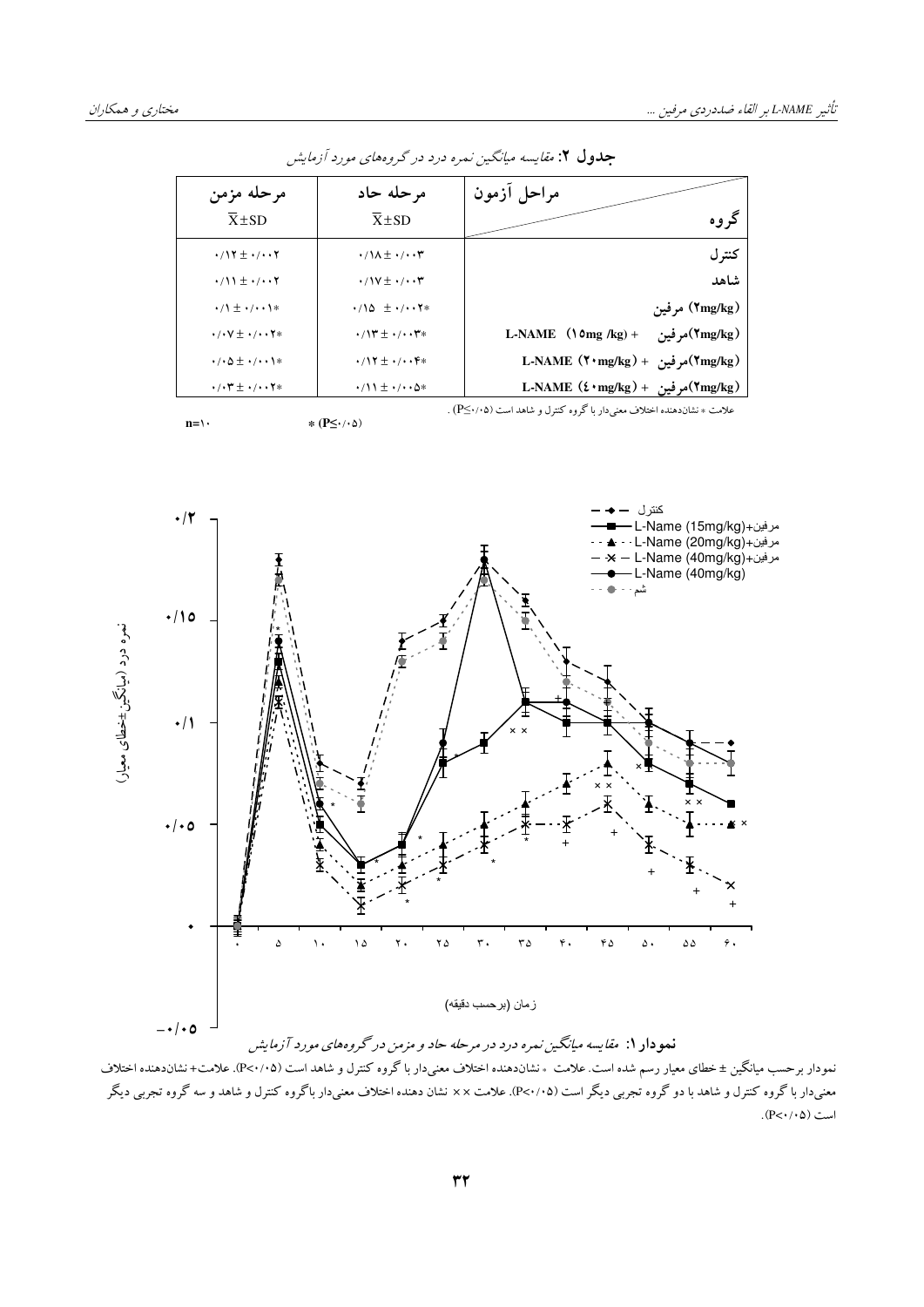

<mark>نمو دار ۲: مقا</mark>یسه میانگین نمره درد در مرحله حاد و مزمن در گروههای مورد آزمایش

نمودار برحسب میانگین±خطای معیار رسم شده است. علامت × نشان دهنده اختلاف معنیدار با گروه کنترل و شاهد است (P<۰/۰۵). علامت +نشان دهنده اخـتلاف معنیدار با گروه کنترل و شاهد با دو گروه تجربی دیگر است (P<۰/۰۵). علامت ×× نشان دهنده اختلاف معنیدار با گروه کنترل و شاهد و سه گـروه تجربـی دیگـر است (P ≺ ۰/۰۵).

ىحث تـاکنون تــلاش هــاي زيــادي در زمينـــه شــناخت مکانیسمهای درد و درمان انواع آن صورت گرفتــه اســت. در حال حاضر کنترل درد با استفاده از داروهای ضدالتهابی غیراستروئیدی و داروهای ضددرد اوییوئیـدی صـورت می گیرد (۵٬۱۸). بر اساس برخی مطالعات داروهایی ماننــد L-NAME در صورت استفاده همراه با مرفین در فاصله زمانی كم، ياسخ ضددردي القاء شده توسط مرفين را تحت تــأثير قرار می دهند (٢٢). همچنین آنالیز آماری نتایج نشان میدهد L-NAME در همه مقادیر مورد استفاده همراه با مرفین و مرفین به تنهایی باعث کاهش معنیدار نمره درد در هر دو مرحله حاد و مزمن آزمون فرمالین نسبت به گروه کنترل و شاهد میشوند (P≤·/·۵). این نتایج نشان میدهد تزریق -L NAME همراه با مرفین دارای اثرات بیدردی موضعی بیشتری نسبت به زمانی است که مرفین به تنهایی تزریق مي شود (جدول ٢ و نمودار٢).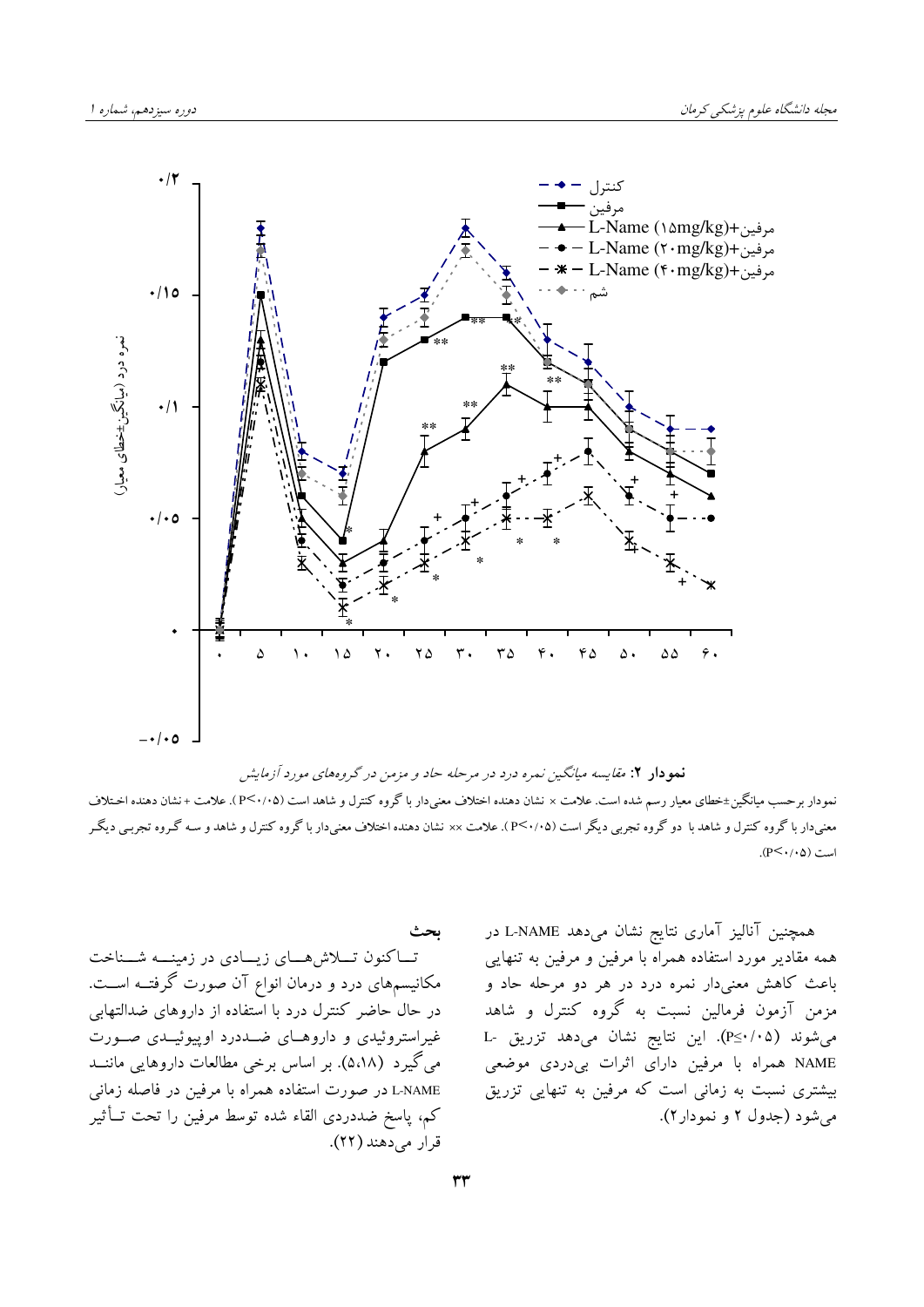می یابد (۲۲) که از طریق کاهش تحریکپذیری سلول بوجود می آید (۱). از طرف دیگر کاهش cAMP درون

مختاري و همكاران

سلولي باعث كاهش فعاليت يروتئين كيناز A وابسته به cAMP می شود و در نتیجه باعث کاهش آزادسازی نوروترانسمیترهای وابسته به فعالیت پروتئین کیناز A می شود و از این طریق اثرات ضددردی مرفین را تقویت مي نمايد (٣). همچنين اين احتمال وجود دارد، L-NAME با تحریک فعالیت ضددردی ایجاد شده به وسیله گیرندههای اوپیوئیدی مو و دلتا اثر ضددردی اوپیوئیدها را تقویت نماید (۱۱،۱۲).

یافتههای حاصل از این تحقیق نشان مےدهد L-NAME درد فاز ثانویه را در مقایسه با فاز اولیه بیشتر کاهش داده است. L-NAME در مقادیر بالا منجر بـه مهـار پاسـخهـای فیبرهای c و A و دلتا و کاهش پاسخ فاز ثانویــه فرمــالین می شود. مطالعات نشان داده پاسخ فاز ثانویه آزمون فرمالین حاصل التهاب سطحی میباشد و یکی از میانجیهایی که در این عمل نقش دارد برادی کینــین اسـت. L-NAME مــانع از فعالیت این میانجیهــای التهــابی از جملــه بــرادی کینــین میگردد و از رسـیدن آنهــا بــه جایگــاه عملکــردیشــان جلسوگیری مسی کنسد و التهساب موجسود را کساهش می دهد(۱، ۱۰).

تجویز L-NAME همراه با مرفین در مقادیر پایین در تست فرمالین باعث كاهش آزادسازی نیتریت و نیترات می شود ولی در مقادیر بالا علاوه بر کاهش این ترکیبات باعث کاهش بسیار زیاد گلوتامات نیز میگردد (۲۲) و فعالیت ضددردی مرفین را تشدید می نماید (۴).

با توجه به یافتههای حاصل از این تحقیــق مــیتــــوان گفت L-NAME و مــرفين بــه صــورت ســينرژيک عمــــل مي نمــايند. L-NAME همراه با مرفين در مقايسه با تجويز هر کدام به تنهایی تــأثیر بیـــشتری بــر کــاهش درد ناشــی از فرمالین بهویــژه در مرحلــه درد مــزمن دارد و در نهایــت حيوان را در وضعيت بي دردي قرار مي دهد.

# تشکر و قدردانی

در پایان از همکاری مدیریت محترم اداره امور مبارزه با مواد مخدر دانشگاه علوم پزشکی شیراز و سرکار خانم دکتر صغری خابناده استاد دانشکده داروسازی .<br>دانشگاه علوم پزشکی شیراز که در انجام این پژوهش همکاری و مساعدت نمودهاند، تشکر و قدردانی میگردد.

یافتههای حاصل از تحقیق حاضر نشان میدهد، تزریق L-NAME همراه با مرفین در مقایسه با تزریق هر یک از آنها به تنهایی کاهش نمره درد بیشتری را بهوجود می آورد. بر اساس نتایج حاصله از این تحقیق در صورتی که هر کدام از داروها به تنهایی تزریق شود پاسخهای درد ايجاد شده بەوسيلە آزمون فرمالين كاهش ييدا مى كند ولى میزان این کاهش اولاً در مقایسه با زمانی که ترکیبی از دو دارو تجویز میشود کمتر است (۲۳) و ثانیاً L-NAME درد فاز ثانویه آزمون فرمالین را در مقایسه با فاز اولیه بیشتر کاهش میدهد. L-NAME یاسخ نورونهای شاخ پشتی که به وسیله گیرندههای N-متیل-D-اسپارتات (NMDA) میانجی گری می شود را مهار می کند. اگر مرفین به تنهایی تزریق شود گیرندههای درد که در نتیجه تزریق فرمالین تحریک می شود فعالیت فیبر c را مهار می کند و از این طریق پاسخهای فاز اولیه در مقایسه با فاز ثانویه بیشتر كاهش پيدا مي كند (١٧).

با توجه به یافتههای حاصل از این تحقیق، احتمالاً تجویز همزمان این دو دارو تأثیر مهاری شدیدی بر درد ایجاد شده در هر دو فاز اولیه و ثانویه آزمون فرمالین می گذارد به طوری که درد ایجاد شده در هر دو فاز نسبت به حالت تجویز انفرادی بیشتر کاهش نشـان میدهد. ســاير مطالعــات نشــان داده فعــاليت گيـــرنــدههــاى N -متيل \_ D آسيارتات (NMDA) در مخچه، كلسيم داخل سلولی را افزایش میدهد که از طریق اتصال به كالمودولين موجود بر سطح آنزيم، سبب افزايش فعاليت آنزیم نیتریک اکسایدسنتاز و تولید نیتریک اکساید از L \_ آرژنین میشود. همچنین با فعال شدن گوانیلات سیکلاز، میزان cGMP داخل سلولی افزایش می یابد. مطالعات مختلف رفتاری نشان میدهد عملکرد سیگنال NO-cGMP روی نورونهای آوران درد، میانجیگری تأثیرات درد توسط نيتريكاكسايد است، بنابراين احتمالاً L-NAME با مهار سيستم نخاعيMO-cGMP، اثرات ضددردي القا شده توسط مرفين را تقويت مي كند (١٢).

به دنبال مهار نیتریک اکسایدسنتاز ممکن است تأثیر سینایسی ایجاد شده به وسیله گیرنده NMDA ورودی درد را کاهش داده و متناوباً فعالیت ضددردی اوییوئیدها را  $E_2$  افزایش دهد، همچنین با کاهش تولید پروستاگلاندین ناشی از فعالیت NMDA، اثرات ضددردی اوییوئیدها افزایش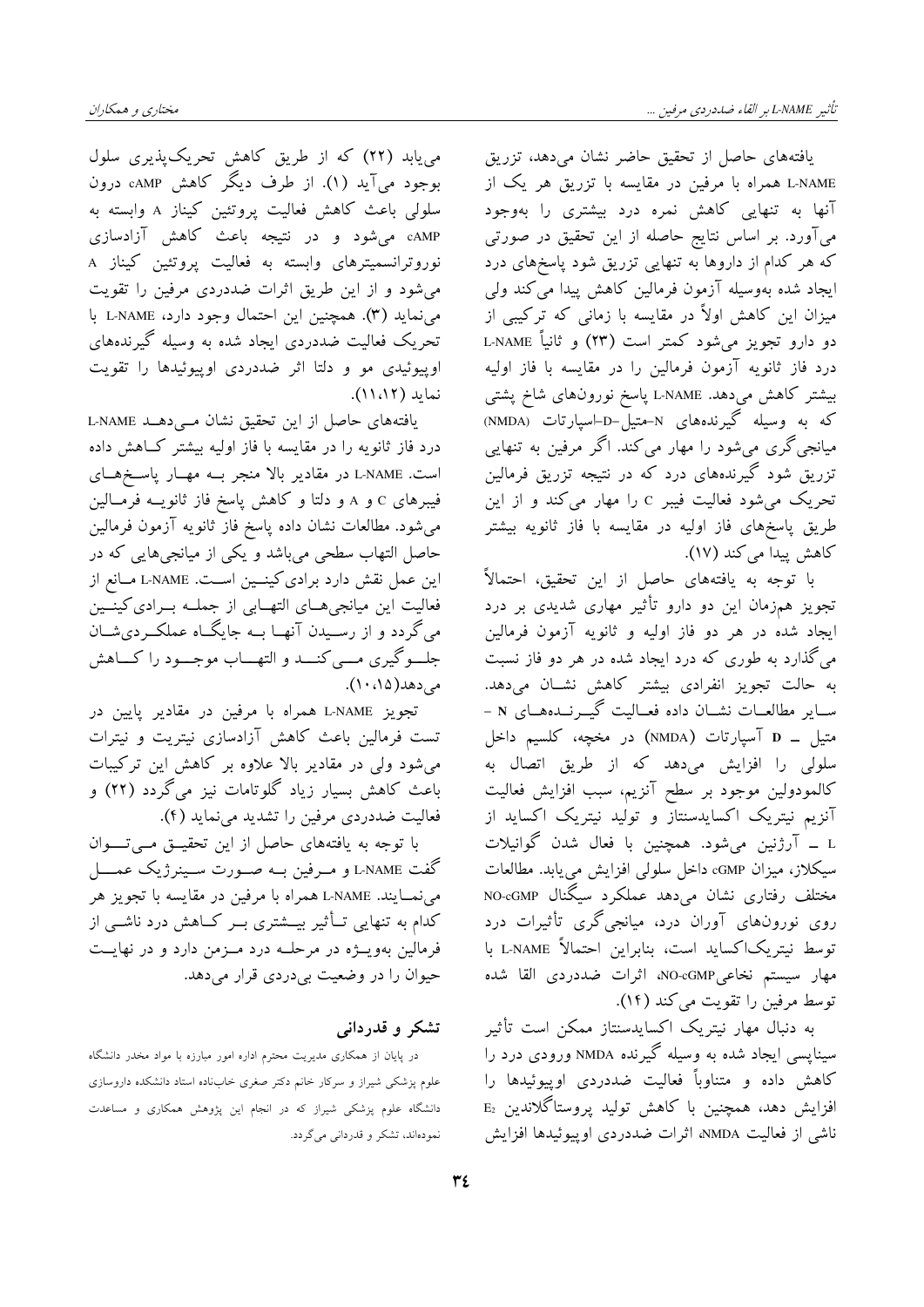#### *Summary*

## **The Effect of L-NAME on Morphine Antinociception in Formalin Test**

Mokhtary M, Ph.D.,<sup>1</sup> Shariatie M, Ph.D<sup>2</sup> and Rezaeian L, MS. $c<sup>3</sup>$ 

1- Assistant Professor of Physiology, Department of Biology, Islamic Azad University, Kazeroun-Branch, kazeroun, Iran 2- Assistant Professor of Embriology, Department of Biology, Islamic Azad University, Kazeroun-bromch, Kazeroun, Iran 3- Master of Science in Zoology, Department of Biology, Islamic Azad University, Kazeroun branch, Kazeroun, Iran

*Introduction: N- nitro-L-arginine methyl ester (L-NAME), one of the L-arginine analogs, has been specified as an inhibitor of nitric oxide synthase ( NOS).Nitric oxide synthase is an enzyme which leads to nitric oxide synthesis. Since nitric oxide has been known as a pain mediator, it can be said that L-NAME can decrease and relieve pain. In this research the effect of L-NAME on morphine antinociception and the interaction between these two drugs were studied by using formalin test in rat.* 

*Methods: Experiments were done on 70 male-wistar rats weighing 180-230gr. Rats were divided into seven groups (n =10) including: the control group, the saline group(sham), the experimental group receiving 2mg/kg of morphine, and the experimental groups receiving 15, 20, 40mg/kg L-NAME and morphine (2mg/Rat), and the group receiving 40 mg/kg of L-NAME. Injections were performed intraperitoneally fifteen minutes before starting formalin test. In sham group, an equal volume of normal saline was injected intraperitoneally. The minutes (0-5) and (16-60) were respectively considered as acute and chronic phases of pain in the formalin test. After observing animals' behavioural responses and calculating pain scores, groups were compared.* 

*Results: According to the obtained results, L-NAME caused a significant nociception decrease in both phases of formalin test and this effect was dose dependent. Moreover groups that received the combination of morphine and L-NAME showed more nocieception, especially in chronic phase of formalin test, in comparison to the groups that received each in isolatin and control groups (P<0.05).* 

*Conclusion: According to the results, L-NAME and morphine act synergistically. In other words, L-NAME with nitric oxide inhibitor decreases intracell signal activities of cGMP and CAMP and consequently protein Kinase A (PKA) activity related to cAMP is decreased. This leads to an increase in the releasing of neurotransmitters related to PKA, and consequently morphine antinociceptive effect is amplified.* 

*Key Words: L-NAME, Morphine, Antinociception, formalin test* 

*Journal of Kerman University of Medical Sciences, 2006; 13(1):29-36* 

## *References:*

- 1. Alvarez-Maubecin V, Garcia-Hernandez F, Williams JT, Van Bockstaele EJ. Functional coupling between neurons and glia. *J Neurosci* 2000; 20(11): 4091-8.
- 2. Brignola G, Calignano A, Di Rosa M. Modulation of morphine antinociception in the mouse by endogenous nitric oxide. *Br J Pharmacol* 1994; 113(4): 1372-6.
- 3. Brundege JM, Diao L, Proctor WR, Dunwiddie TV. The role of cyclic AMP as a precursor of extracellular adenosine in the rat hippocompus. *Neuropharmacology* 1997; 36(9): 201-10.
- 4. Coderre TJ, Vaccarino AL, Melzack R. CNS plasticity in the tonic pain response to

subcutaneous formalin injection. *Brain Res* 1990; 535(1): 155-8.

- 5. Dray A, Urban L. New pharmacological strategies for pain relief. *Annu Rev Pharmacol Toxicol* 1996; 36: 253-80.
- 6. Dubuisson D, Dennis SG. The Formalin test: a quantitative study of the analgesic effects of morphine, meperidine, and brain stem stimulation in rats and cats. *Pain* 1977; 4(2): 161-74.
- 7. Furst S. Transmitters involved in antinociception in the spinal cord. *Brain Res Bull* 1999; 48(2): 129-41.